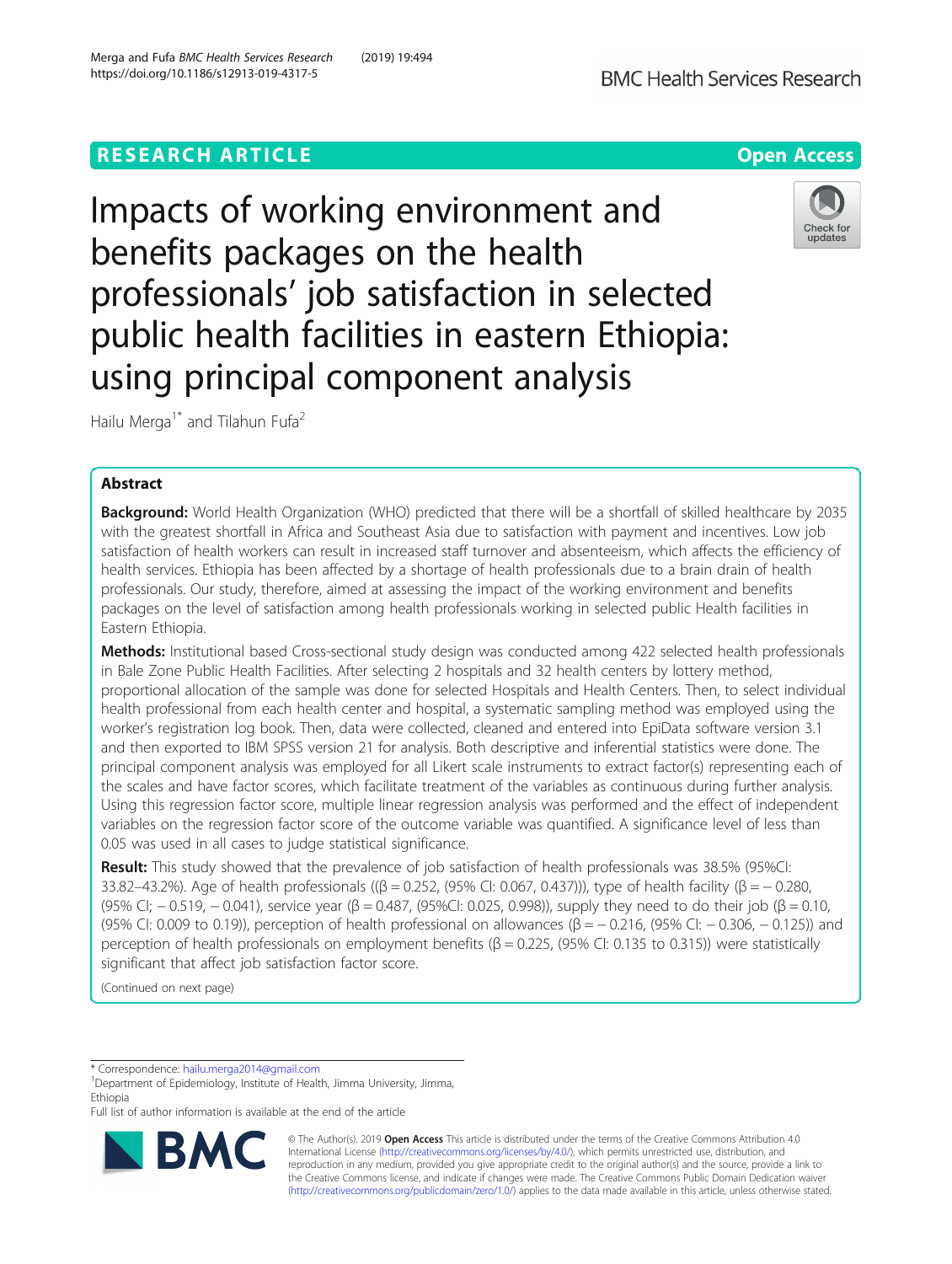### (Continued from previous page)

**Conclusion:** level of job satisfaction of health professionals was found to be low. Level of job satisfaction was influenced by the age of the health professionals, type of health facility in which they were working, years of service they had in the health sectors, their working environment, professional allowance and benefits like financial rewards and benefits of being employed. Hence, policy makers and health managers need to pay special attention to increase the satisfaction of the health workforce at all levels in the health system. Moreover, special emphasis should be given for the benefits packages of health workers at different levels.

Keywords: Health professionals, Level of job satisfaction, benefitsPackages, Working environment, Ethiopia

### Background

World Health Organization (WHO) predicted that, as the world population increases, there will be a shortfall of 12.9 million skilled healthcare by 2035 with the greatest shortfall in Africa and Southeast Asia. The report indicated that about 40% of health professionals will leave health employment in the next decade due to low pay and too few incentives and it has serious implication for the world population. Similarly, internal and international migration of health workers is an exacerbating regional imbalance of health professionals [[1\]](#page-7-0). As a result of advancement in medical technology and the demand for more sophisticated care, the health system requires a more skilled workforce. WHO report indicates that health workers are the backbone of all health care systems to provide health care and manage health programs and respond to health emergencies [[2\]](#page-7-0).

Job satisfaction, a pleasurable or positive emotional state resulting from the appraisal of job experiences, among healthcare workers is increasingly being recognized as a measure that should be included in quality improvement programs in health care delivery [\[2](#page-7-0)]. It largely determines the productivity and efficiency of Health institutions. Human resource in the Health system is the most valuable asset and it works as an engine to provide a sustainable service delivery [[3](#page-7-0), [4](#page-7-0)].

Evidence showed that the human resources crisis in low-income countries has received global attention, particularly in Sub-Saharan Africa. In some countries less than 50% of the required staff are available to serve the rural populations; while at times care is provided by non-qualified staff, which affects the health status of the community, particularly the poor [\[2](#page-7-0)]. Moreover, besides the health status of the community, lower job satisfaction among those skilled health workers can result in increased staff turnover and absenteeism, which affects the efficiency of health services. According to WHO identification currently many developing countries, including Ethiopia, the threshold of health workforce density is below the expected [[2,](#page-7-0) [5,](#page-7-0) [6\]](#page-7-0).

In many countries, health institutions pay close attention to the subjective well-being of their Health workers and its impact on their jobs. The subject of job satisfaction is particularly relevant and of interest to public health practitioners due to the fact that organizational and employees' health and well-being rest a great deal on job satisfaction. The magnitude of job satisfaction of health workers around the globe varies. Evidence from Norway showed that job satisfaction among doctors was high and increasing, whereas finding from German showed that the satisfaction of doctors increased, but that of Nurses decreased [\[4,](#page-7-0) [7](#page-7-0)–[9](#page-7-0)]. Similarly, finding from Saudi Arabia revealed there was a low level of job satisfaction [[10](#page-7-0)]. Evidence from Ethiopia indicates that the country has been affected by a shortage of health professionals due to a brain drain of health professionals [[11](#page-7-0)].

Working environment and benefits packages are the most important factors for job satisfaction that leads to the turnover in addition to the reduction in quality of health care services. Work environment generally could be described as the place, conditions and surrounding influences in which health workers carry out their activity. Poor working environment leads to greater impact on quality, effectiveness and work efficiency and at the same time on healthcare costs [[9,](#page-7-0) [12,](#page-7-0) [13\]](#page-7-0). Different findings showed that Job satisfaction of health professionals is said to be linked with their years of experience, age, professional category, work environment, incentive, job recognition, and promotion opportunities, workloads and relation of employees with their supervisors [[4](#page-7-0), [14](#page-7-0), [15\]](#page-7-0). Cross-sectional Studies from Western Ethiopia [[16](#page-7-0)] and Addis Ababa [\[17](#page-7-0)] showed that compensation and benefits packages were the factors that affect the health professionals` job satisfaction. Similarly, findings from the Harari region  $[18]$  $[18]$  and Amhara region of Ethiopia [[14\]](#page-7-0) as well as other parts of African countries like South Africa, Malawi and Tanzania [[19\]](#page-7-0) revealed that service year, type of health facility in which they work, age of health workers, benefit packages and resource availability were the factors that affect the health workers job satisfaction.

Job satisfaction and motivation of health workers were taken as the challenges to achieve Sustainable Development Goals [\[20](#page-7-0)–[22](#page-7-0)] and factors affecting job satisfaction among health professional varies from time to time and place to place.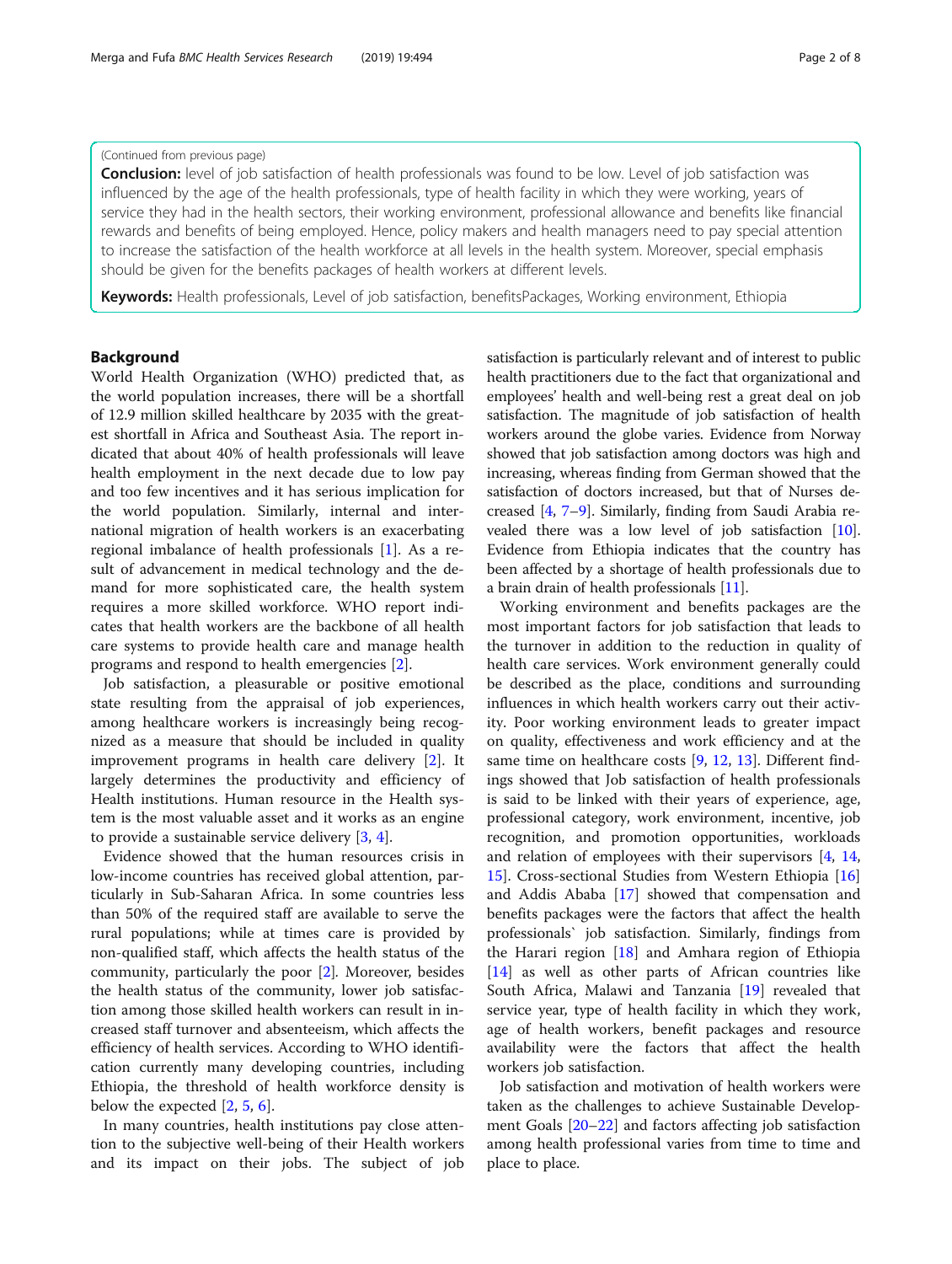So far, no study has been done on Job satisfaction among health professionals in Bale Zone of Eastern Ethiopia after the health system reforms started which aimed at provision of safe, effective, convenient and affordable service. Since the reforms, people have been using the health services at a higher rate, leading to an increased burden for health professionals at all levels and that might have decreased their job satisfaction. Besides, the geographical differences among regions of Ethiopia may have an impact on the mobility or internal migration of health workers. Besides, in Ethiopia, the benefits packages paid for all professionals are almost the same irrespective of the geographical difference. This may lead to low satisfaction with their job and low commitment which ultimately reduces the quality of service. Our study, therefore, aimed at assessing the impact of the working environment and benefits packages on the level of satisfaction among health professionals working in selected public Health facilities in Eastern Ethiopia. The finding of this study is important in the identification of the impact of working environment and benefits packages on the level of satisfaction of health professionals to provide quality and efficient health services.

### Methods

#### Study design and setting

Institutional based Cross-sectional study design was conducted in Bale Zone, Oromia regional state, Public Health Facilities from 22 April 2017 to 10 May 2017 which is located at the 420 km to the South East of Addis Ababa, the capital. The zone has a total population of 1, 822, 898 peoples in which about 49.5% were females. It was divided into two town administrations and 18 districts. There were about 800 health professionals and 84 public health facilities including 4 governmental hospitals.

### Study participants

All randomly selected health professionals holding a diploma and above qualification and who were working in public hospitals or health centers and those who had 6 months and above work experiences in the study institutions were our source population. Whereas all health workers, working as full time in selected hospital and health centers in Bale zone having a 6-month and greater work experience participated in the study. All health workers who had a work experience of less than 6 months and those who were on sick leave, annual leave and maternity leave at the time of the study were excluded.

### Sample size determination and sampling technique

The sample size was determined using single population proportion formula by considering 44.2% proportion of health workers` job satisfaction from the study conducted in Harari region [\[18](#page-7-0)], 95% confidence level and 0.05 margin of error. Then, the sample size became 378. Since the sample size was greater than 5% of the total population and the source population was 10,000, finite population correction formula was used and the sample size became 281. Multistage sampling method was used and the probability of all health professionals in the zone to be included in the sample was not equal. Therefore, to overcome this problem we have increased our sample size by taking design effect 1.5 and the final sample used to collect data was 422. Two hospitals and 32 health centers were selected randomly by lottery methods. Then, the proportional allocation of the sample was done in selected Hospitals and Health Centers. To select an individual health professional from each health center and hospital, a systematic sampling method was employed using the worker's registration log book. The first health worker was selected by lottery method. The pretested data collection instrument was adopted from the JHPEIGO national strengthening human resources for health and related relevant literature (Additional file [1\)](#page-6-0). The questionnaire mainly consisted of close-ended questions addressing socio-demographic characteristics of respondents, Job satisfaction, working and living conditions, and Perceived of compensation and benefits.

### Measurements

### Job satisfaction

Job satisfaction was assessed using 22 items on a fivepoint Likert scale ranging from very dissatisfied [[1](#page-7-0)] to very satisfied [[5](#page-7-0)]. These 22 items were based on the following questions: satisfaction with salary package, salary fairness compared to other staffs, opportunity for promotion, fair benefit, job match with skill, presence of clear job description, getting recognition, fair application of personal policy by the supervisor, work plan developed with supervisor, annual performance appraisal, organization value, supervisor support on work, organization encourage family, training opportunity, coaching and mentoring, measures to protect from HIV/ AIDS and injury, perceive as part of local community, community value for work, competency of managers of health facility, good relationship with co-worker and intention to continue work in the health facility for at least for 2 years. The reliability coefficient (Cronbach's Alpha) of the job satisfaction scale was 0.926 indicating the scale was internally highly consistent. To extract the underlying factors (components) of the job satisfaction scale, Principal Component Analysis (PCA) was conducted and one meaningful factor with an eigenvalue greater one was extracted. Principal component analysis (PCA) is a technique used to emphasize variation and bring out strong patterns in a dataset and often used to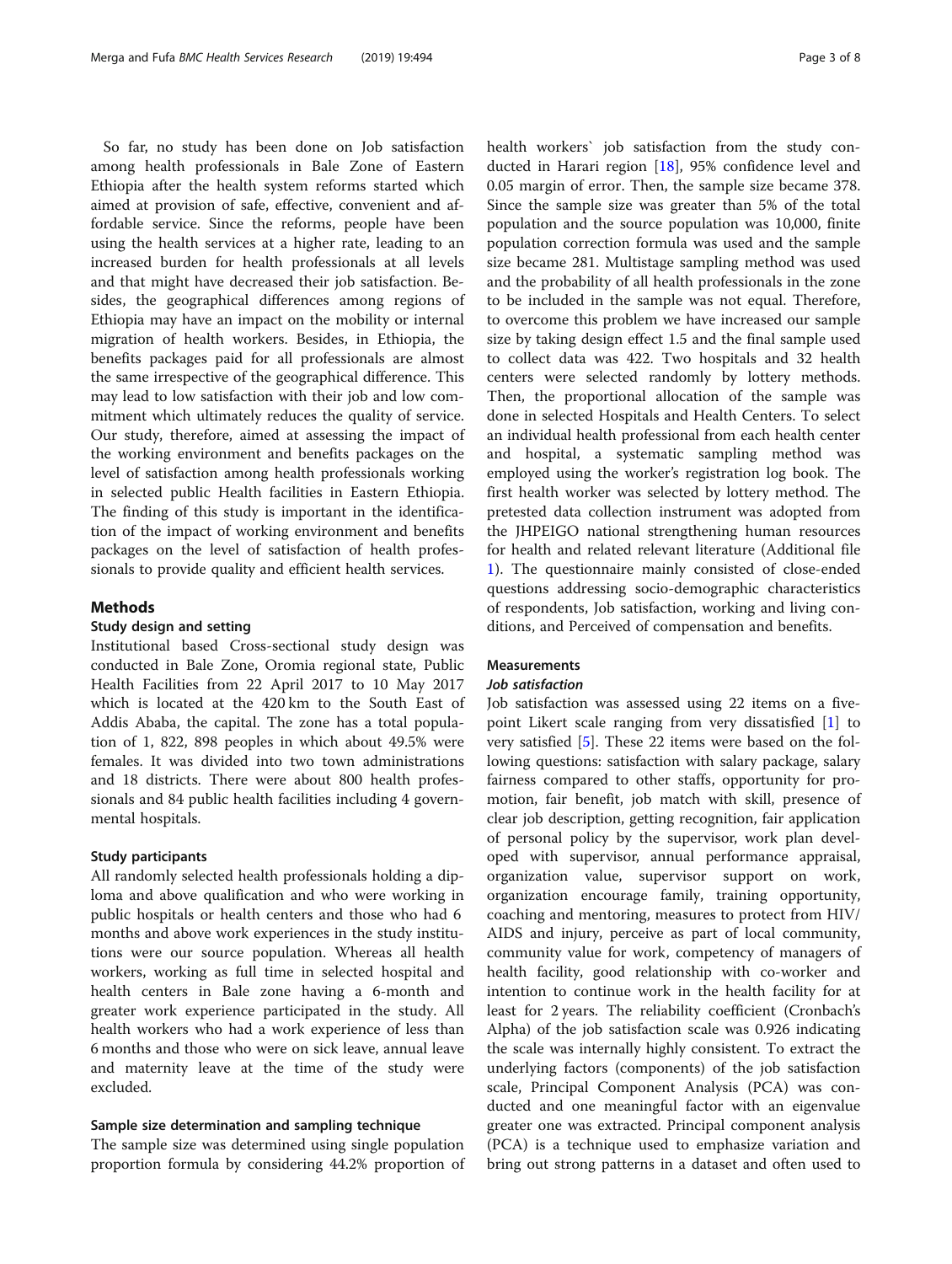make data easy to explore and visualize. During the analysis, the scale was reduced to one item (Job satisfaction score) with an eigenvalue greater than one and 0.906 KMO ( $P = < 0.001$ ). The extracted item explained 72.45% of the overall variance and was used during further analysis as a continuous variable.The prevalence of job satisfaction in this study was calculated using the percent mean formula: actual value minus potential minimum divided by Potential maximum minus potential minimum [\[23](#page-7-0)–[26](#page-7-0)].

#### Working and living conditions

It was assessed using 15 items on a five-point Likert scale ranging from strongly disagree [[1\]](#page-7-0) to strongly agree [[5\]](#page-7-0). This scale was found to have high internal consistency (Cronbach's alpha =0.746). These 15 items were based on the following questions: reasonable workload, supply needs to do job, working equipment needed, access to drug and medication, clean workspace, time to eat lunch almost every time, safe and clean water at home, safe and clean water workplace, access to electricity at workplace, access to electricity at home, good internet connection at workplace, access to good schooling for children, safe and efficient transportation, worry about losing job and good shopping and entertainment. The reliability coefficient (Cronbach's Alpha) of the working and living condition scale was 0.795 indicating the scale was internally consistent. To extract the underlying factors (components) of the working conditions, Principal Component Analysis (PCA) was conducted and one meaningful factor with eigenvalue greater one was extracted. During the analysis, the scale was reduced to one item (working condition) with an eigenvalue greater than one and 0.668 KMO ( $P = < 0.001$ ). The extracted item explained 77.08% of the overall variance and was used during further analysis as a continuous variable.

#### Perceived of compensation and benefits

It was assessed using nine items on a five-point Likert scale ranging from not important [[1\]](#page-7-0) to extremely important  $[5]$  $[5]$ . This scale was found to have consistency (Cronbach's alpha = 0.895). These 15 items were based on the following questions: salary, terminal benefit, housing allowance, assistance with transportation, risk allowance, duty allowance, health care for family, professional risk allowance and food allowance. To extract the underlying factors (components) of the working conditions, Principal Component Analysis (PCA) was conducted and one meaningful factor with eigenvalue greater one was extracted. During the analysis, the scale was reduced/renamed to two items (professional allowance and employee benefits) with an eigenvalue greater than one and 0.856 KMO ( $P = < 0.001$ ). The extracted items (professional allowance and employee benefits) explained 84.27 and 77.14% of the overall variance respectively and were used during further analysis as a continuous variable. Finally, the questionnaire prepared in English was translated into regional language Afan Oromo and retranslated back into English to ensure its consistency. Six trained diploma graduated health professionals native Afan Oromo speakers facilitated the data collection process. Data collectors were trained for one day to be familiar with the data collection tool. Editing and sorting of the self-administered questionnaires were done to determine the completeness and consistency of data every day during the data collection.

### Analysis

STROBE checklist was used to analyze and report data [[27\]](#page-7-0). Data were cleaned and entered into EpiDatasoftware version 3.1 and then exported to IBM SPSS version 21 for analysis. Both descriptive and inferential statistics were done. For the socio-demographic characteristics, descriptive statistical analysis was used. Principal Component Analysis was employed for all Likert scale instruments to extract factor(s) representing each of the scales and have factor scores, which facilitate treatment of the variables as continuous during further analysis. Using this regression factor score, the statistical significance of each variable was checked using single linear regression. Those variables with *p*-value less than 0.25 were entered into the final model. Then, multiple linear regression analysis was done to identify the determinants of satisfaction. All assumptions of multiple linear regressions were checked. Then, variables with  $p$ -value less than 0.05 were taken to judge statistical significance. Eigen value of one and above extraction and varimax rotation methods were used during the procesdure of Pricipal Component Analysis procedures. Factors with Cronbach's alpha value above 0.7 were employed in the subsequent analysis. Factors were renamed in case the scale had above one extracted factors.

### Results

### Sociodemographic characteristics of respondents

Out of 422 populations included in the sample, 415 participated in the study yielding a response rate of 98.3%. One hundred eighty-five (44.6%) of the respondents were under the age of 25 years with the mean(+SD) age of 26. 98 (+ 5.34) years. Two hundred fifty (60.2%) respondents were males. The dominant ethnic group was Oromo (84.1%) followed by Amhara. About two-thirds (62.2%) and about one fourth (24.8%) of the respondents were followers of Protestant and Orthodox religions respectively. Two hundred sixty-five (64%) of study participants were married while about one third (32.3%) were single. Among the respondents, more than half (58.8%)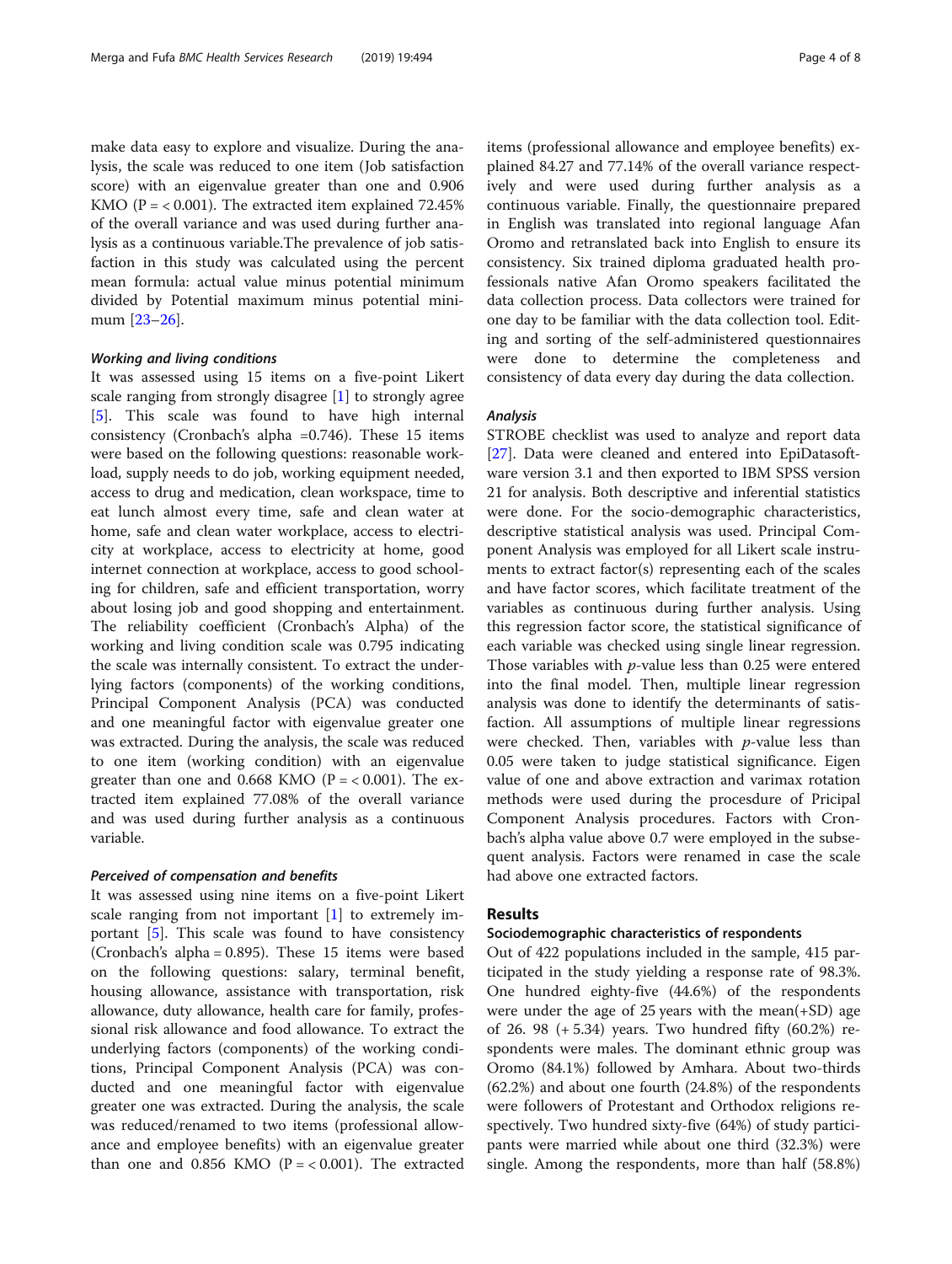were diploma holders, while 39% of respondents were degree holders at their educational level. Two hundred fifty-one (60.5%) of the study participants were nurses or midwives in their profession. Concerning year of service in the health sector, more than half (59.5%) of respondents had 1–5 years while about one fourth (25.5%) of them had 6–10 years. Two hundred fifty-three (61%) of the respondents were living in the rental house while only 16.4% of respondents were living in their own house. This study revealed that the majority (81.2%) of respondents were working in the health centers (Table [1\)](#page-5-0).

### Prevalence of health professional job satisfaction

The prevalence of job satisfaction in this study was calculated using the percent mean formula i.e. the actual value minus potential minimum divided by Potential maximum minus potential minimum. First, we computed the score of each variable for each respondent. Then, the mean scores of each variable for each respondent was calculated. Then, the mean of means was performed. Finally, the percent mean was calculated by using the percent mean formula mentioned above. Hence, the prevalence of job satisfaction of health professionals found that 38.5% (95% CI: 33.82–43.2%).

### Predictors of the level of health professionals satisfaction

All predictors of job satisfaction with  $p$ -value < 0.25 were entered into a multiple linear regression model and the final predictors of the job satisfaction score were identified. The model explains about 62.6% % ( $p = < 0.001$ ) of the variance in the job satisfaction. Accordingly, the type of facility ( $p = 0.022$ ), service year in the health sector  $(p = 0.006)$ , age $(p = 0.008)$ , availability of supply needed for their work ( $p = 0.031$ ), perceived professional allowances  $(p = < 0.001)$  and perceived benefits of being employed  $(p = 0.001)$  of that institution score were appeared to be statistically significant that affect job satisfaction factor score.

Health professionals who were working in the hospital had 0.28 unit decreased in satisfaction score when compared to those who were working in health centers (β = − 0.280, (95% CI; − 0.519, − 0.041).This study revealed that health professionals who had 10 years and above service years had 0.487 unit more satisfaction than those with 5 years and below (β = 0.487, (95%CI: 0.025, 0.998)). Health professionals whose age were less than 25 years old had 0.252 unit greater satisfaction score when compared to those whose age were between 25 to 34 years (β = 0.252, (95% CI: 0.067 to 0.437)). Respondents who got the supply they need to do their job had an average increase of 0.1unit in their job satisfaction score (β = 0.10, (95% CI: 0.009 to 0.19)). As the perception of health professional allowances increased by one unit, job satisfaction decreased by 0.216 (β =  $-$  0.216, (95% CI:  $-$ 0.306, − 0.125)). As the perception of health professionals on employment benefits increased by one unit, their job satisfaction increased by 0.225 (β = 0.225, (95%) CI: 0.135 to 0.315)) (Table [2\)](#page-6-0).

### **Discussion**

This study clearly revealed that the magnitude of job satisfaction in Eastern Ethiopia was 38.5% (95% CI: 33.82– 43.2%). This result is higher than the study done in the Amhara region of Ethiopia [\[14\]](#page-7-0) and Pakistan [[28\]](#page-7-0) which were 31.7 and 18% respectively. The difference might be due to the study setting and working environment as well as working condition. But, the result is almost consistent with the study done in Western Ethiopia [[16](#page-7-0)] and southwestern Ethiopia [\[21](#page-7-0)] which were 41.46 and 41.4% respectively as well as the finding from China [\[29](#page-7-0)]. However, the finding of our study is lower than the study from Addis Ababa, 52.9% [[17\]](#page-7-0) and Harari region, 44.2%, Ethiopia [[18](#page-7-0)]. Similarly, a study conducted in four re-gions of Ethiopia [\[30\]](#page-7-0) revealed that 79.5% of health workers were satisfied with the job they were performing. This might be due to the difference in the study settings, our study included both public Health facilities found in urban and rural areas; while, these studies included only health facilities found in large towns or cities. Besides, the difference might be due to some workers whose place of residence is nearby health institutions are more satisfied as they may have no plan to move somewhere to seek jobs. Moreover, workers in a big city might be more interested in job satisfaction than those in a small city. Furthermore, the difference might be occurred due to the natural difference peoples have for satisfaction; which may increase or decrease the magnitude of satisfaction. Again, our finding is lower than the reports from Malawi (71%), South Africa (52.1%), Tanzania (82%) and Pakistan (79.88%) [\[19](#page-7-0), [31](#page-7-0)]. The difference might be due to the difference in sociodemographic, socioeconomic and difference in study settings.

Our study revealed that, the age of the health professionals, type of health facility in which they were working, years of service they had in the health sector, work environment like resource availability for work, professional allowance and benefits like financial reward and Employment benefits like benefits for being employment of the health institution were statistically significant.

Health professionals whose age were less than 25 years old had 0.252unit greater satisfaction score when compared to those whose age were between 25 to 34 years. This study is in line with studies conducted in the Harari region of Ethiopia [\[18](#page-7-0)], Tanzania [\[19](#page-7-0), [32](#page-7-0)], Pakistan [[31](#page-7-0)] and Serbia [[33\]](#page-7-0).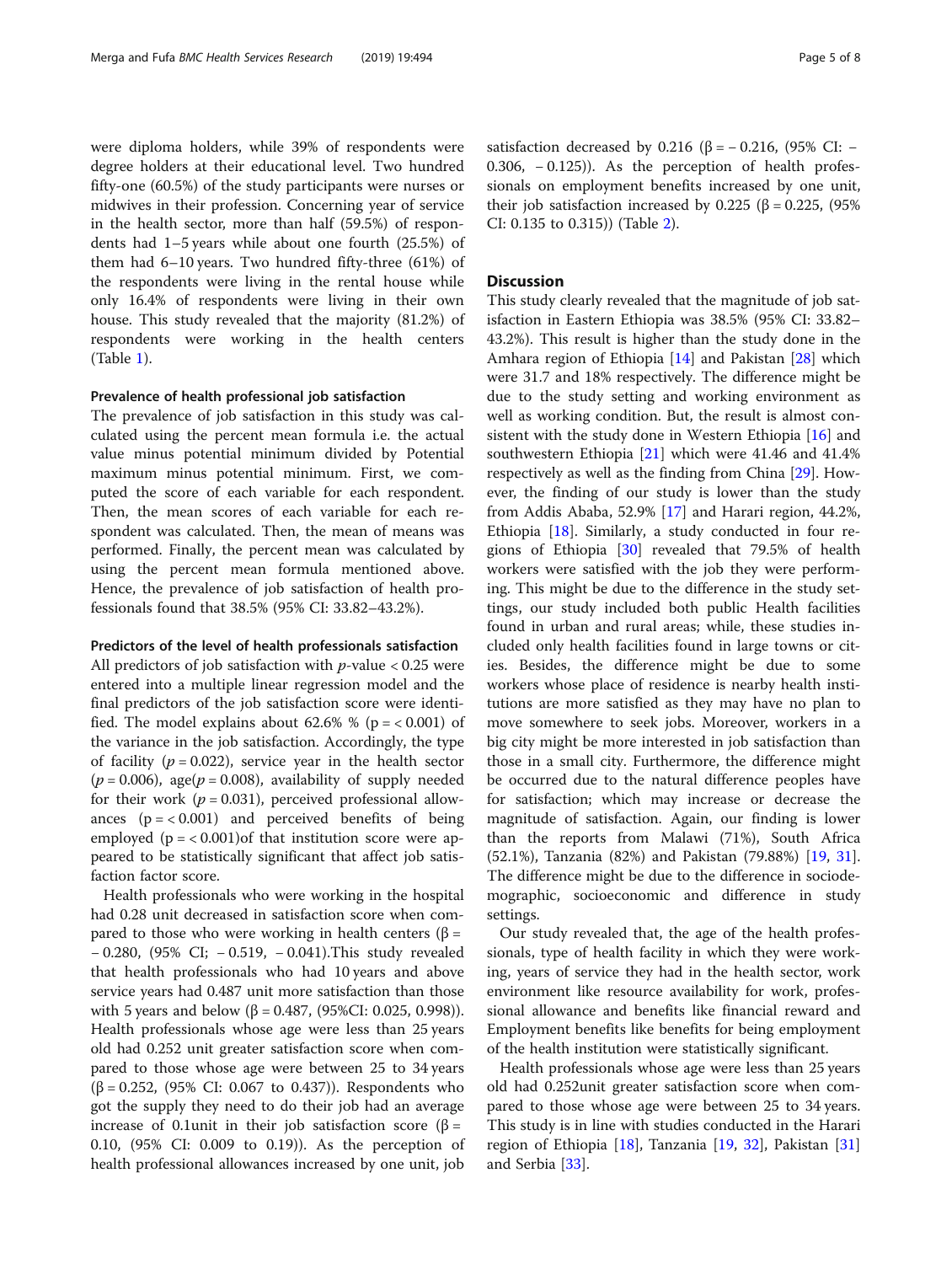| Variable                       | Category                                   | Frequency       | Percentage |
|--------------------------------|--------------------------------------------|-----------------|------------|
| Age                            | < 25                                       | 185             | 44.6       |
|                                | $25 - 29$                                  | 132             | 31.8       |
|                                | $30 - 34$                                  | 61              | 14.7       |
|                                | $35 - 39$                                  | 25              | 6.0        |
|                                | Above 39                                   | 12              | 2.9        |
| Sex                            | Male                                       | 250             | 60.2       |
|                                | Female                                     | 165             | 39.8       |
| Ethnicity                      | Oromo                                      | 349             | 84.1       |
|                                | Gurage                                     | 7               | 1.7        |
|                                | Tigre                                      | 11              | 2.7        |
|                                | Amhara                                     | 44              | 10.6       |
|                                | Others <sup>a</sup>                        | $\overline{4}$  | 1.0        |
| Religion                       | Orthodox                                   | 103             | 24.8       |
|                                | Catholic                                   | 19              | 4.6        |
|                                | Muslim                                     | 29              | 7.0        |
|                                | Protestant                                 | 258             | 62.2       |
|                                | Others <sup>b</sup>                        | 6               | 1.4        |
| Marital status                 | Single                                     | 134             | 32.3       |
|                                | Married                                    | 265             | 63.9       |
|                                | Divorced                                   | 14              | 3.4        |
|                                | Widowed                                    | 2               | .5         |
| Educational level              | Diploma                                    | 244             | 58.8       |
|                                | Degree                                     | 161             | 38.8       |
|                                | Masters and above                          | 10 <sup>°</sup> | 2.4        |
| Professional                   | Physicians                                 | 6               | 1.4        |
| category                       | Pharmacy and druggists                     | 54              | 13.0       |
|                                | Nurses or midwives                         | 251             | 60.5       |
|                                | Health officers                            | 42              | 10.1       |
|                                | Laboratory Technician<br>and Technologists | 39              | 9.4        |
|                                | Others <sup>c</sup>                        | 23              | 5.5        |
| Year of service in             | Below 1 year                               | 48              | 11.6       |
| Health sector                  | $1-5$ years                                | 247             | 59.5       |
|                                | 6-10 years                                 | 106             | 25.5       |
|                                | Above 10 years                             | 14              | 4.4        |
| Monthly salary                 | < 3000                                     | 126             | 30.4       |
|                                | 3000-5000                                  | 222             | 53.5       |
|                                | > 5000                                     | 67              | 16.1       |
| Status of residential<br>house | Own                                        | 68              | 16.4       |
|                                | Rent from public                           | 26              | 6.3        |
|                                | Rent from private                          | 253             | 61.0       |
|                                | provided by health<br>facility             | 43              | 10.4       |
|                                | Live with parents                          | 25              | 6.0        |

<span id="page-5-0"></span>Table 1 Socio-demographic and socioeconomic characteristics of health workers in Bale Zone, Eastern Ethiopia, 2017

Table 1 Socio-demographic and socioeconomic characteristics of health workers in Bale Zone, Eastern Ethiopia, 2017 (Continued)

| Variable        | Category      |     | Frequency Percentage |
|-----------------|---------------|-----|----------------------|
| Type of working | Health center | 337 | 81.2                 |
| Health facility | Hospital      | 78  | 18.8                 |

<sup>a</sup> Hadiya and Sidama, <sup>b</sup>Wakefata, <sup>c</sup> Environmental health and postgraduate studies

This study revealed that health professionals who had 10 years and above service years in the health sector had 0.487 unit more satisfaction than those with 5 years and below. This finding is supported by findings from the Amhara region of Ethiopia [[14\]](#page-7-0), Serbia [[33\]](#page-7-0), Pakistan [[31\]](#page-7-0) and China [[29](#page-7-0)]. These findings clearly showed that the satisfaction level of health workers was increased with their service years in the health sector. This might be due to the reason that as the service year in the health sector increases, health workers become more stable, which may result in more job satisfaction.

Health professionals who were working in the hospital had 0.28 units decreased in satisfaction score when compared to those who were working in health centers. This result is in agreement with the finding from the Harari region of Ethiopia, which showed more satisfaction among health workers working in Health centers [[18](#page-7-0)]. The study also agreed with the findings from Tanzania, Malawi and South Africa [[19](#page-7-0)]. The underlined similarity might be due to the fact that workers working in the hospital may fear for high workload and the probability of infection due to the nature of hospital service provision style.

In our study, respondents who got the supply they need to do their job had an average increase of 0.1 units in their job satisfaction score. The finding is similar to the finding of the researches from Ethiopia [\[30\]](#page-7-0) and Tanzania [[32\]](#page-7-0). This might be due to the unavailability of resources for service provision directly influences the satisfaction of health professionals. Moreover, the availability of resources (job aids) is critical for the improvement of the health professionals work process and in supporting communication with service users.

This study showed that the perception of health professionals towards allowances and employment benefits had a direct relationship with job satisfaction. These were not statistically significant in the other previous studies [\[16](#page-7-0)]. The difference might be due to the fact that there could be a difference in the health institutions management system and behavior as well as the difference in the amount of benefits and packages in those health institutions.

### Limitations

The study used a standardized tool to measure satisfaction level and used Principal Component Analysis for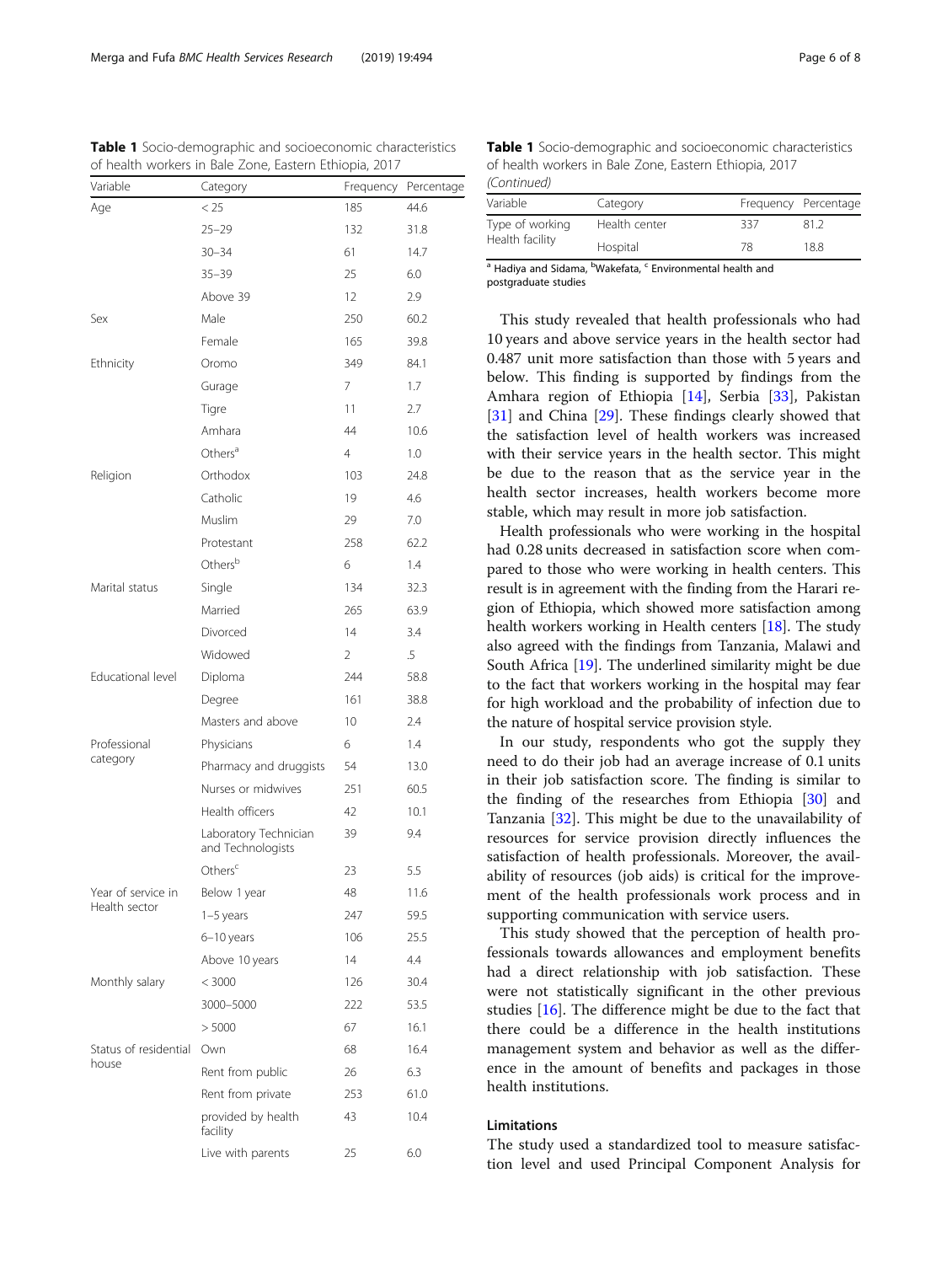<span id="page-6-0"></span>Table 2 Predictors of level of Health Professionals satisfaction in Bale Zone, Eastern Ethiopia, 2017

| Variable                                     | Category           | Frequency, N<br>(percentage, %) | Unstandardized coefficients Standardized coefficients p-value Confidence interval |          |                     |                  |
|----------------------------------------------|--------------------|---------------------------------|-----------------------------------------------------------------------------------|----------|---------------------|------------------|
|                                              |                    |                                 | B                                                                                 | Beta     |                     | Lower, Upper     |
| Type of facility                             | Health center      | 337(81.2)                       |                                                                                   |          |                     |                  |
|                                              | Hospital           | 78(18.8)                        | $-0.280$                                                                          | $-0.109$ | 0.022               | $-0.519, -0.041$ |
| Year of service provision                    | 5 and below years  | 295 (71.1)                      |                                                                                   |          |                     |                  |
|                                              | $6-10$ years       | 106 (25.5)                      | $-0.950$                                                                          | $-0.042$ | 0.398               | $-0.316, 0.126$  |
|                                              | Above 10 years     | 14(4.4)                         | 0.487                                                                             | 0.088    | 0.006               | 0.025, 0.998     |
| Age                                          | Less than 25 years |                                 | 0.252                                                                             | 0.125    | 0.008               | 0.067, 0.437     |
|                                              | $25 - 34$ years    |                                 |                                                                                   |          |                     |                  |
|                                              | Above 34 years     |                                 | $-0.222$                                                                          | $-0.063$ | 0.196               | $-0.559, 0.115$  |
| Availability of supply needed for their work |                    | 0.100                           | .0.100                                                                            | 0.031    | 0.009, 0.190        |                  |
| Professional allowance                       |                    | $-0.216$                        | $-0.216$                                                                          | 0.000    | $-0.306$ , $-0.125$ |                  |
| Benefits of being employed                   |                    | 0.225                           | 0.225                                                                             | 0.000    | 0.135, 0.315        |                  |

the variable reduction. However, this study was not without limitation: although the standardized tool was used for measurement and participants were assured of confidentiality, there was a possibility of under or overreporting their level of satisfaction. Notwithstanding this limitation, we believe that our study has very important findings for strengthening the Human workforce for the current health system in the study area and areas with similar setups.

### Conclusion

In conclusion, our finding revealed that the level of job satisfaction of health professional was low. It showed that the working environment and benefits packages had an impact on the health professionals` job satisfaction. Moreover, the level of job satisfaction was influenced by the age of the health professionals, type of health facility in which they were working, and years of service they had in the health sectors. Hence, policy makers and health managers need to pay special attention to increase the satisfaction of the health workforce at all levels in the health system. Moreover, special emphasis should be given for the benefits packages of health workers at different levels.

### Additional file

[Additional file 1:](https://doi.org/10.1186/s12913-019-4317-5) Quesionnaire to assess impacts of Working Environment and Benefit packages on the Health professionals' Job satisfaction. (DOCX 33 kb)

#### Abbreviations

CI: Confidence Interval; JHPEIGO: Johns Hopkins Program for International Education in Gynecology and Obstetrics; KMO: Kaiser-Meyer-Olkin; OR: Odds Ratio; PCA: Principal Component Analaysis; SPSS: Statistical Package for Social Sciences; WHO: World Health Organization

#### Acknowledgments

We would like to thank Jimma University Institute of Health for financial support for the realization of this finding. We are also grateful for Bale Zone Health Department for the provision of the needed data for our study. Special thanks and appreciation to all those who agreed to participate in this study, mainly respondents, data collectors, and supervisors.

#### Authors' contributions

TF involved in the conception of the idea. Both TF and HM were equally involved in designing methods, analysis, interpretation, and drafting of the manuscript. Both authors have reviewed and approved the submission of the manuscript.

#### Funding

This research was funded by Jimma University Institute of Health. The organization has no role in the designing of the study, data collection, analysis, and interpretation of data and in writing the manuscript.

#### Availability of data and materials

The datasets used and/or analysed during the current study are available from the corresponding author on reasonable request.

#### Ethics approval and consent to participate

Ethical approval was obtained from the Ethics Review Committee of the Institute of Health, Jimma University. The informed consent document was prepared with the proposal and the Ethical review committee aproved the proposal after checking verbal consent was enough for this research. The letter of cooperation was obtained from the zonal health department and was presented to selected health facilities. Verbal consent was taken from each study participant before the start of the data collection. Confidentiality of the collected data was ensured through anonymity. In addition, they were informed that they have the right to withdraw from the study at any time.

#### Consent for publication

Not applicable as it does not contain an individual person's data.

#### Competing interests

The authors declare that they have no competing interests.

#### Author details

<sup>1</sup>Department of Epidemiology, Institute of Health, Jimma University, Jimma Ethiopia. <sup>2</sup>Department of Health Service, Management and Policy, Institute of Health, Jimma University, Jimma, Ethiopia.